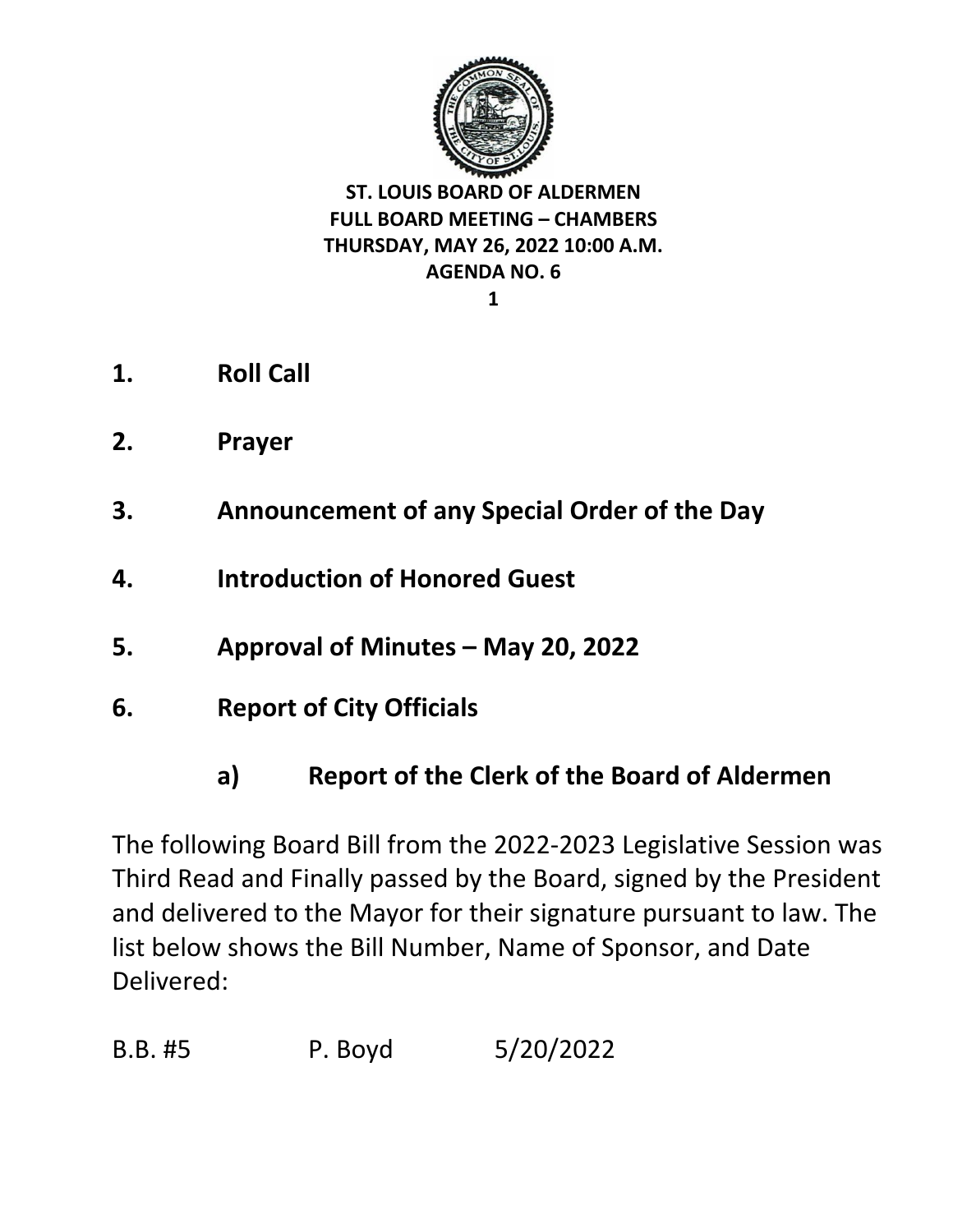

**2**

- **6. Report of City Officials – (cont.)**
	- **b) Office of the Mayor None**
	- **c) Office of the President None**
- **7. Petitions and Communications None**

## **8. Board Bills for Perfection – Informal Calendar**

**B.B. #14 – Oldenburg –** An ordinance prohibiting tents or similar shelters regardless of the materials in their construction or whether temporary or permanent, within public rights or way or in a manner that would impede the use or maintenance or a public right of way; and containing a definition of "public right of way."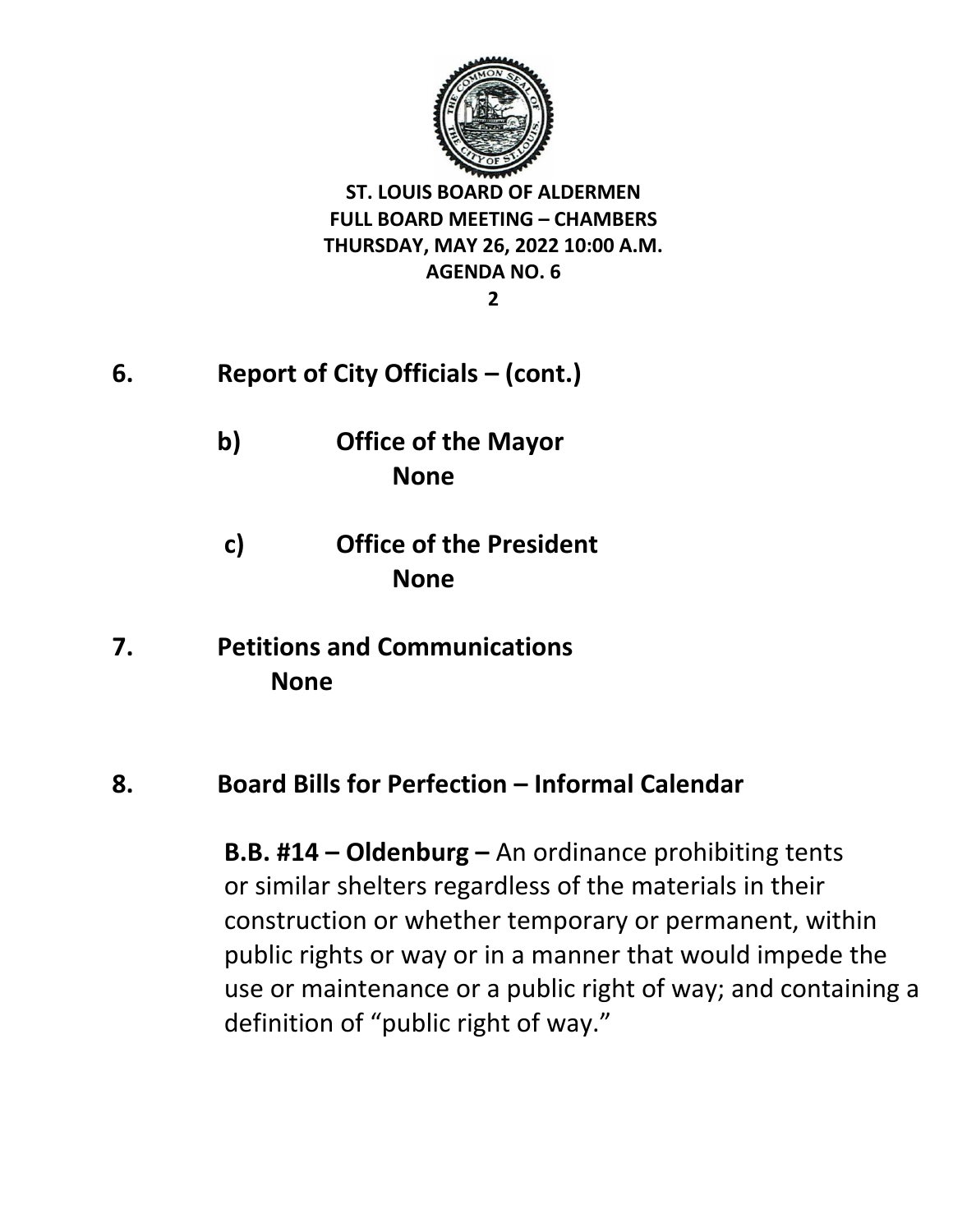

**3**

## **9. Board Bills for Third Reading - Informal Calendar**

**B.B. #191 – P. Boyd/Todd/Schweitzer –** An ordinance recommended by the Board of Estimate and Apportionment appropriating to the Department of Parks, Recreation, and Forestry a portion of funds originally appropriated in Ordinance Number 71246 to the St. Louis Development Corporation for maintenance of Land Reutilization Authority properties; and containing an emergency clause. *(This Board Bill was returned by the Mayor as Disapproved (vetoed) on Wednesday, May 4, 2022)*

**10. Resolutions – Informal Calendar None**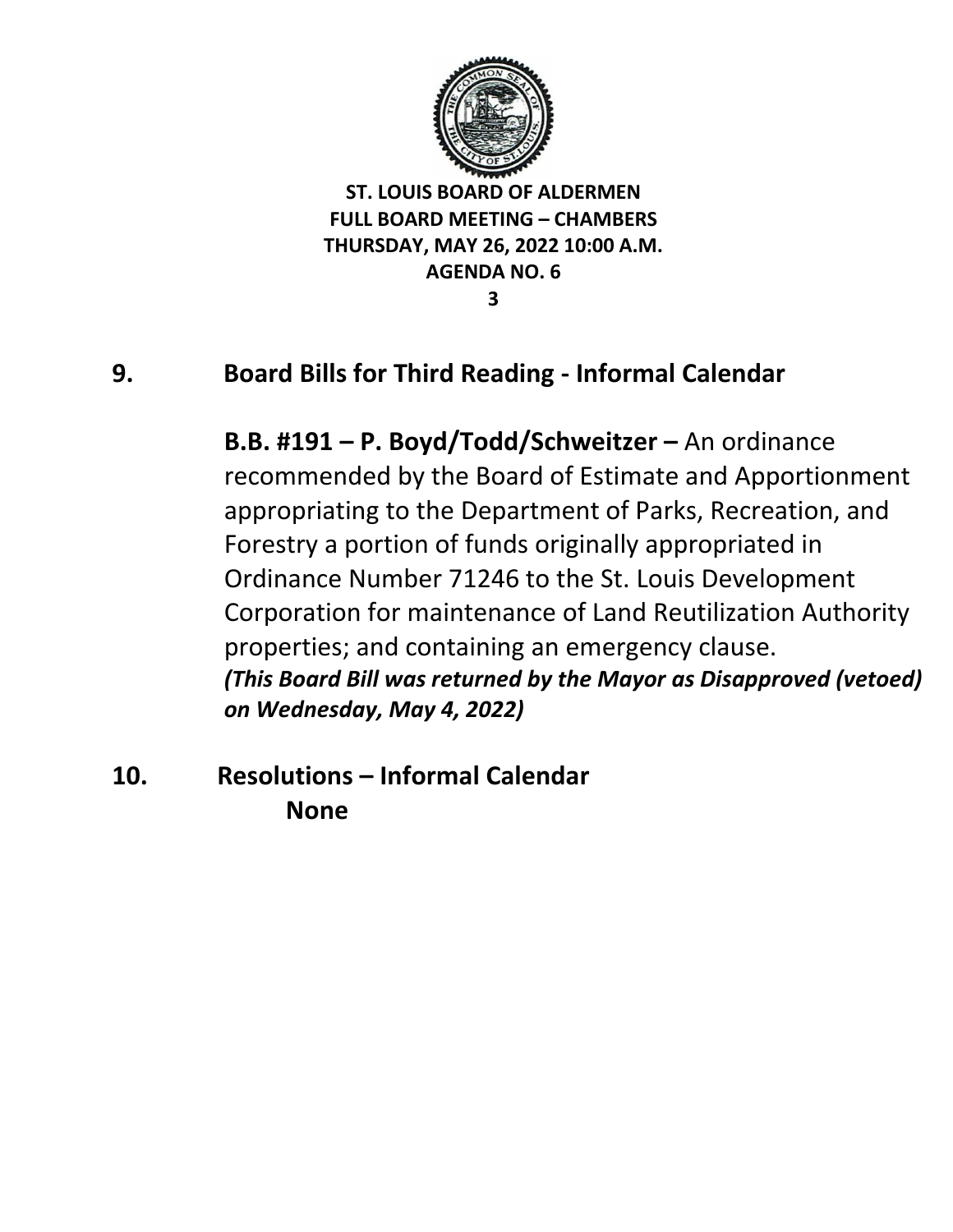

**4**

## **11. First Reading of Board Bills**

**B.B. #34 – Coatar –** An Ordinance amending Ordinance Number 71390, which ordinance amended Ordinance Number 68964 relating to a Lease Agreement dated September 15, 2011 between The City of St. Louis and Fred Weber, Inc, authorizing the execution of a First Amendment to Lease Agreement between the City and New Frontier Materials Operations Alpha LLC, containing a severability clause.

**B.B. #35 – Coatar** – An Ordinance amending Ordinance Number 71391, which ordinance amended Ordinance Number 67298 relating to a Lease Agreement dated January 1, 2007 between The City of St. Louis and Fred Weber, Inc., authorizing the execution of a First Amendment to Lease Agreement between the City and New Frontier Materials Operations Alpha LLC, containing a severability clause.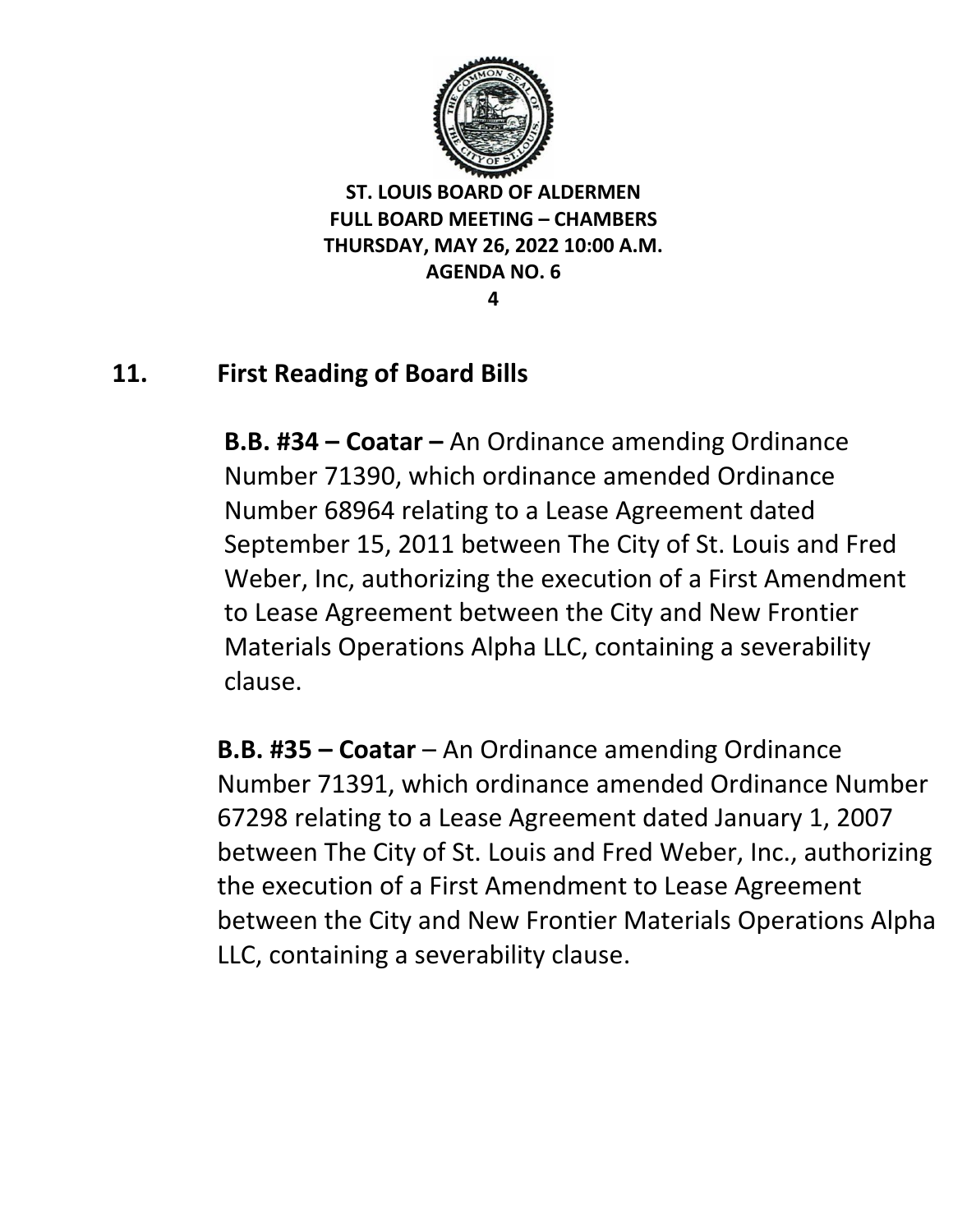

**5**

## **11. First Reading of Board Bills – (cont.)**

**B.B. #36 – Page** – An Ordinance recommended by the Board of Estimate and Apportionment amending Ordinance Number 70074; authorizing and directing the Mayor and the Comptroller to execute a Second Amended and Restated Financing Agreement in connection with the financing and refinancing of certain costs associated with the NGA West Facilities Modernization Project; and containing an emergency clause.

**12. Reference to Committee of Board Bills** 

**TC** B.B. #34, #35

**HUDZ** B.B. #36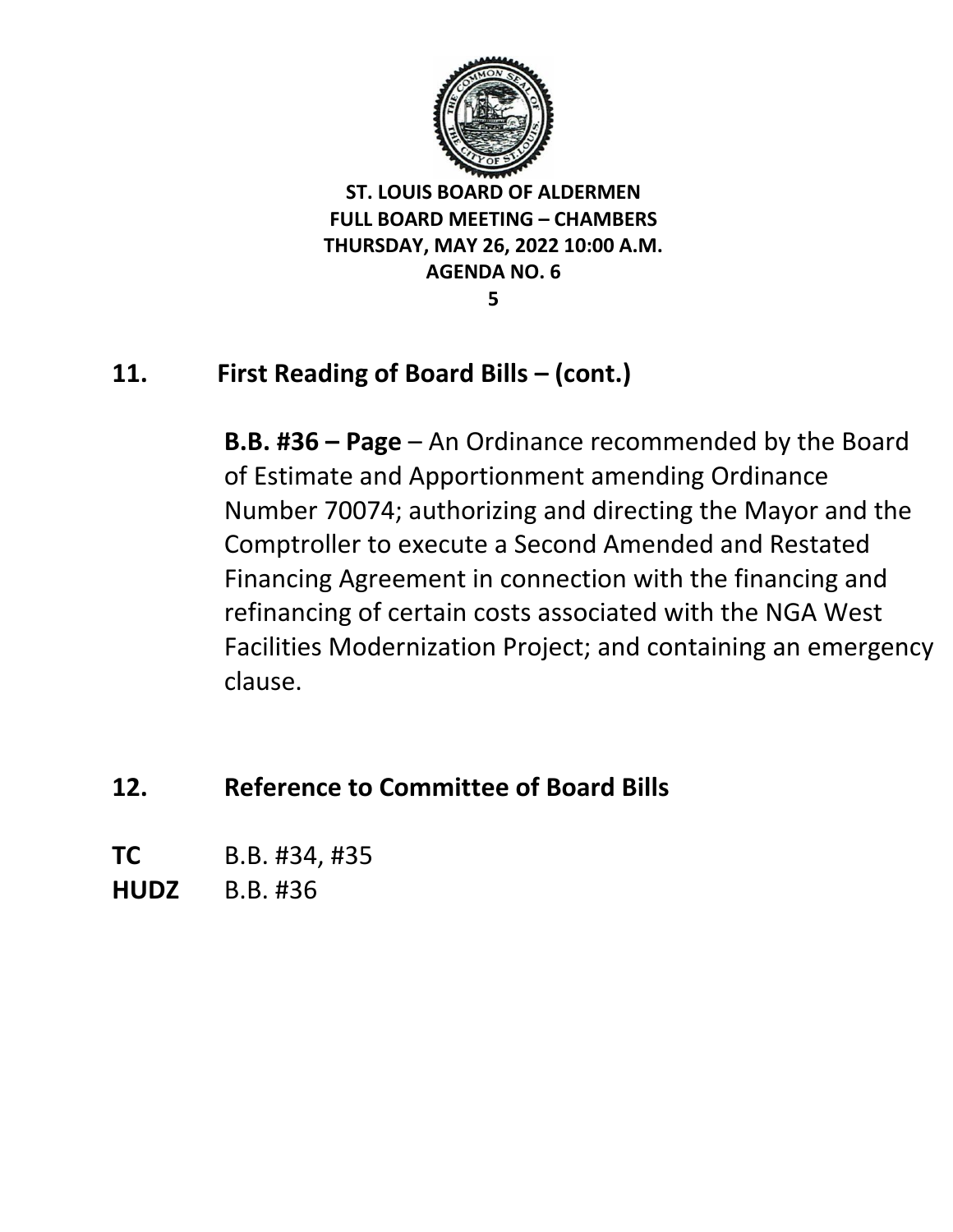

**6**

- **13. Second Reading and Report of Standing Committees**
- **ED&YM B.B. #18CS – Green/Clark-Hubbard/Page/Ingrassia/Evans Schweitzer/Guenther –** An ordinance for the creation of a City Youth Council, to be composed of both adults and members of the youth of the City of St. Louis, for the purpose of gathering information for and making policy recommendations to the Mayor and the Board of Alderpeople concerning the state of children and youth of the City of St. Louis.
- **14. Report of Special Committees None**
- **15. Perfection Consent Calendar None**
- **16. Board Bills for Perfection None**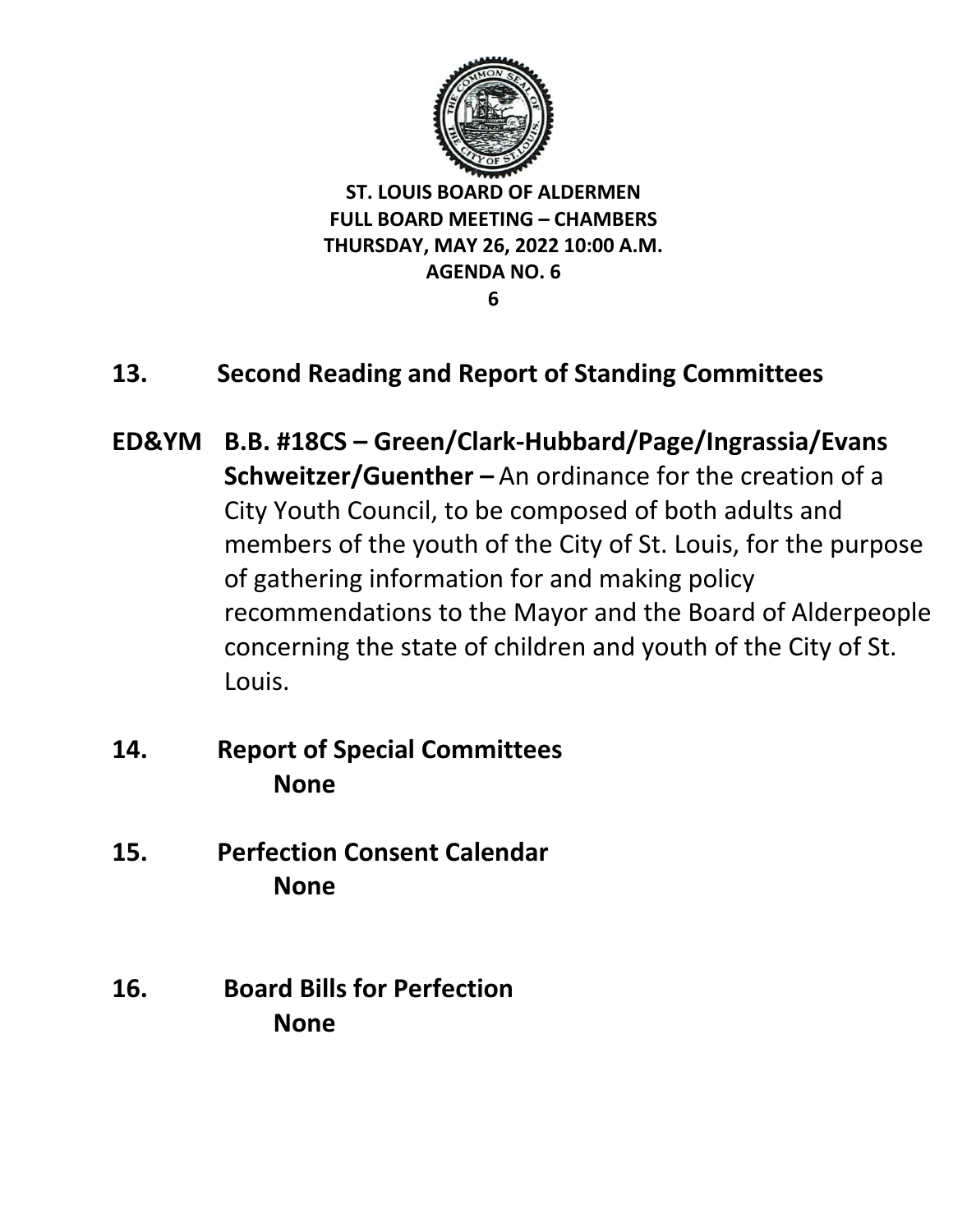

**7**

## **17. Third Reading Consent Calendar**

**B.B. #10AA – Schweitzer –** An ordinance establishing the Holly Hills Special Business District pursuant to Sections 71.790 through 71.808 of the Revised Statutes of Missouri, and setting its boundaries, tax rate, initial rate of levy subject to the approval of the qualified voters and uses to which tax revenue may be put; creating a board of commissioners; and containing severability, effectiveness, and emergency clauses.

## **18. Third Reading/Report of Engrossment and Final Passage**

**B.B.** #10AA

## **19. Courtesy Resolutions Consent Calendar**

**Res. 31 – Coatar –** The Honorable Board of Aldermen of the City of St. Louis pause in our deliberations to recognize Jackie Vernell Williams for the contributions she has made to St. Louis.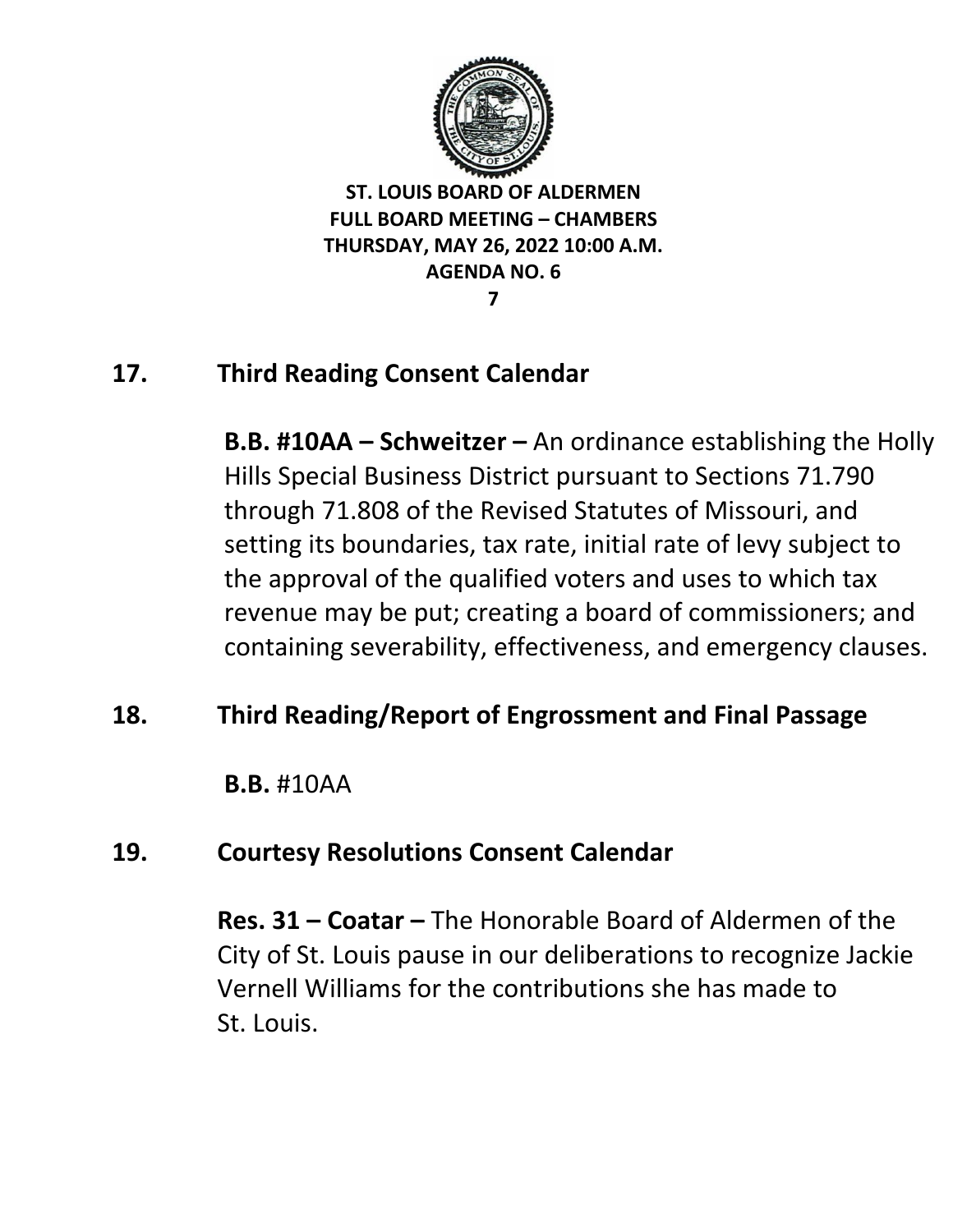

**8**

## **19. Courtesy Resolutions Consent Calendar – (cont.)**

**Res. #32 – Howard/Pres. Reed/Guenther/Middlebrook Page/Ingrassia/Coatar/Rice/Vollmer/Schweitzer/Green Oldenburg/Pihl/Davis/J. Boyd/Narayan/Cohn/Clark-Hubbard P. Boyd/Gras/Tyus/Spencer** – The Board of Aldermen of the City of St. Louis pause in our deliberations to applaud all senior citizens as we recognize the 40th Annual Older American's Month Celebration.

**Res. #34 – Todd** – The Honorable Board of Aldermen of the City of St. Louis pause in our deliberations to recognize Gwendolyn "Njoki" Redding for her many years of service to youth and their families.

## **20. First Reading of Resolutions**

**Res. 33 – Vaccaro** – Supporting a study implementing an Emergency Vehicle Traffic Signal Preemption System.

## **21. Second Reading Resolutions, Committee Reports & Adoptions None**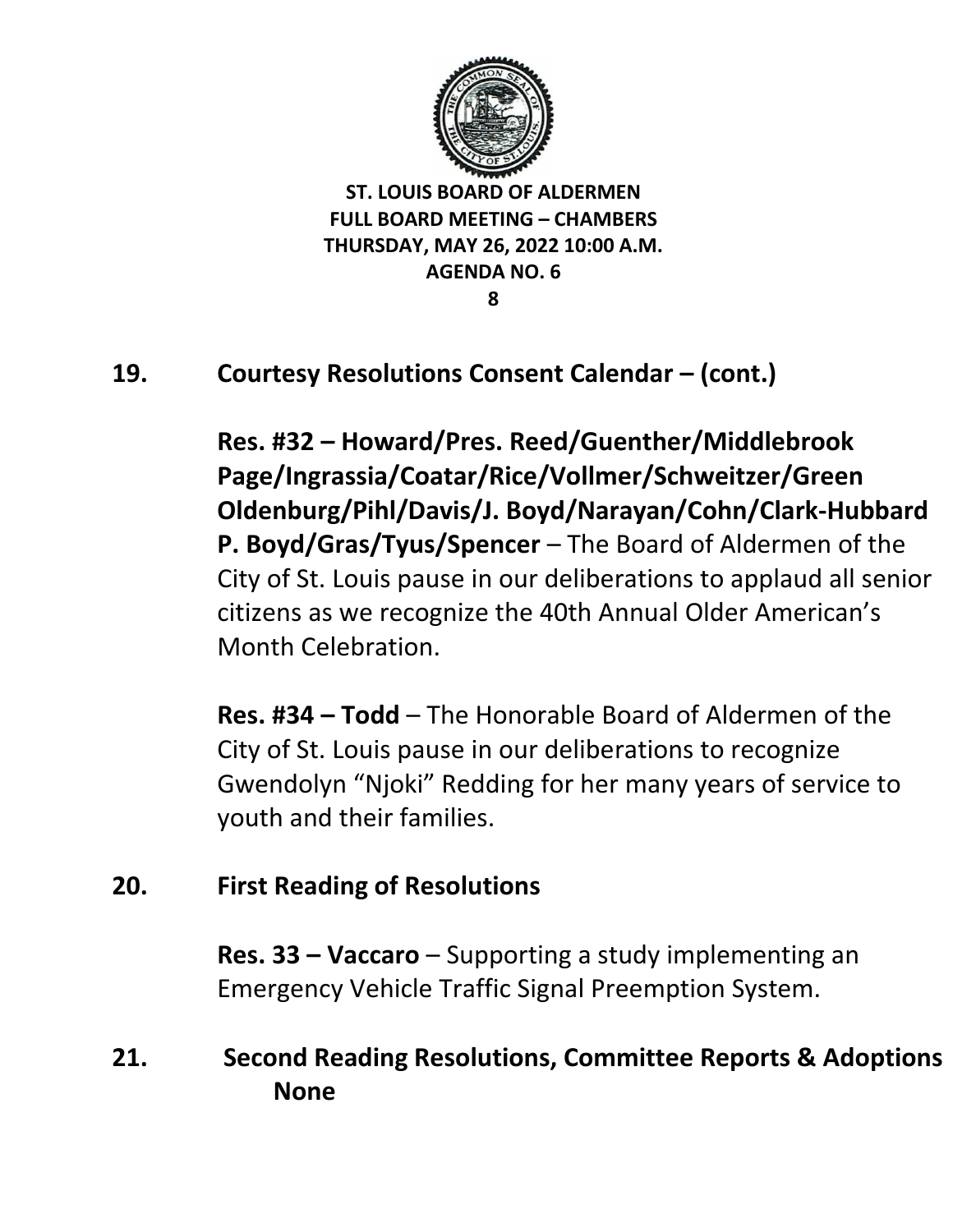

**9**

- **22. Miscellaneous and Unfinished Business None**
- **23. Announcements**

**MONDAY, MAY 30, 2022 CLOSED – MEMORIAL HOLIDAY**

**TUESDAY, MAY 31, 2022 HUDZ – 9:00 A.M. – WEBINAR**

**WAYS & MEANS – 11:00 A.M. – WEBINAR** 

**WEDNESDAY, JUNE 1, 2022 PARKS – 9:00 A.M. – WEBINAR** 

**STREETS – 10:00 A.M. – WEBINAR** 

**WAYS & MEANS – 6:00 P.M. - WEBINAR**

**THURSDAY, JUNE 2, 2022 WAYS & MEANS – 9:00 A.M. - WEBINAR**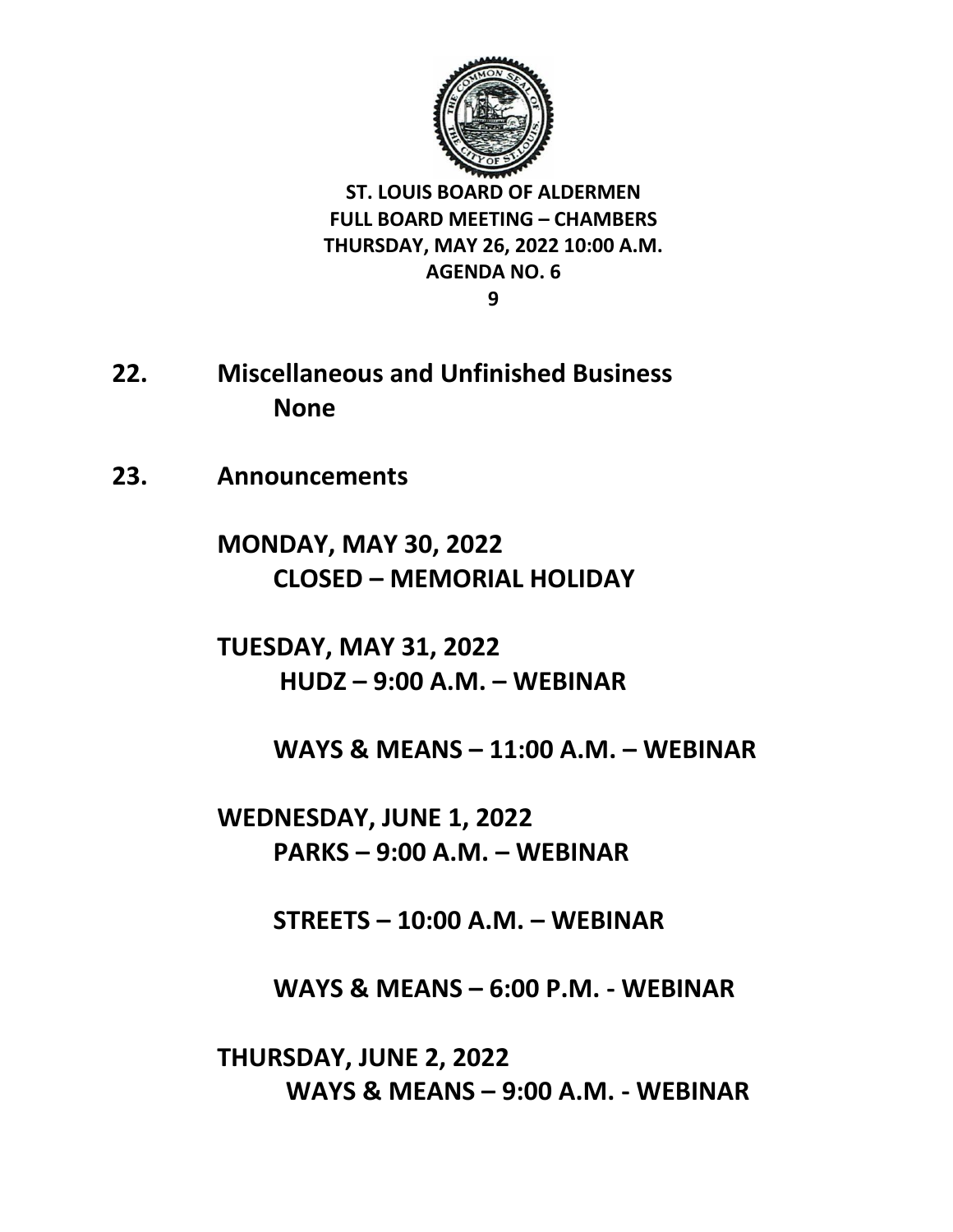

**23. Announcements - (cont.)**

## **FRIDAY, JUNE 3, 2022 FULL BOARD MEETING – 10:00 A.M. – CHAMBERS**

# **SATURDAY, JUNE 4, 2022 WAYS & MEANS – 10:00 A.M. – WEBINAR**

**24. Excused Aldermen**

## **25. Adjournment**

## **26. Calendar**

MONDAY, MAY 30, 2022 OFFICE CLOSED – MEMORIAL DAY HOLIDAY FRIDAY, JUNE 3, 2022 FULL BOARD MEETING FRIDAY, JUNE 10, 2022 FULL BOARD MEETING THURSDAY, JUNE 16, 2022 FULL BOARD MEETING MONDAY, JUNE 20, 2022 OFFICE CLOSED – JUNETEENTH HOLIDAY FRIDAY, JUNE 24, 2022 FULL BOARD MEETING THURSDAY, JUNE 30 2022 FULL BOARD MEETING MONDAY, JULY 4, 2022 OFFICE CLOSED – JULY 4th HOLIDAY FRIDAY, JULY 8, 2022 FULL BOARD MEETING FRIDAY, JULY 15, 2022 FULL BOARD MEETING – SUMMER BREAK BEGINS MONDAY, SEPTEMBER 5, 2022 OFFICE CLOSED – LABOR DAY HOLIDAY